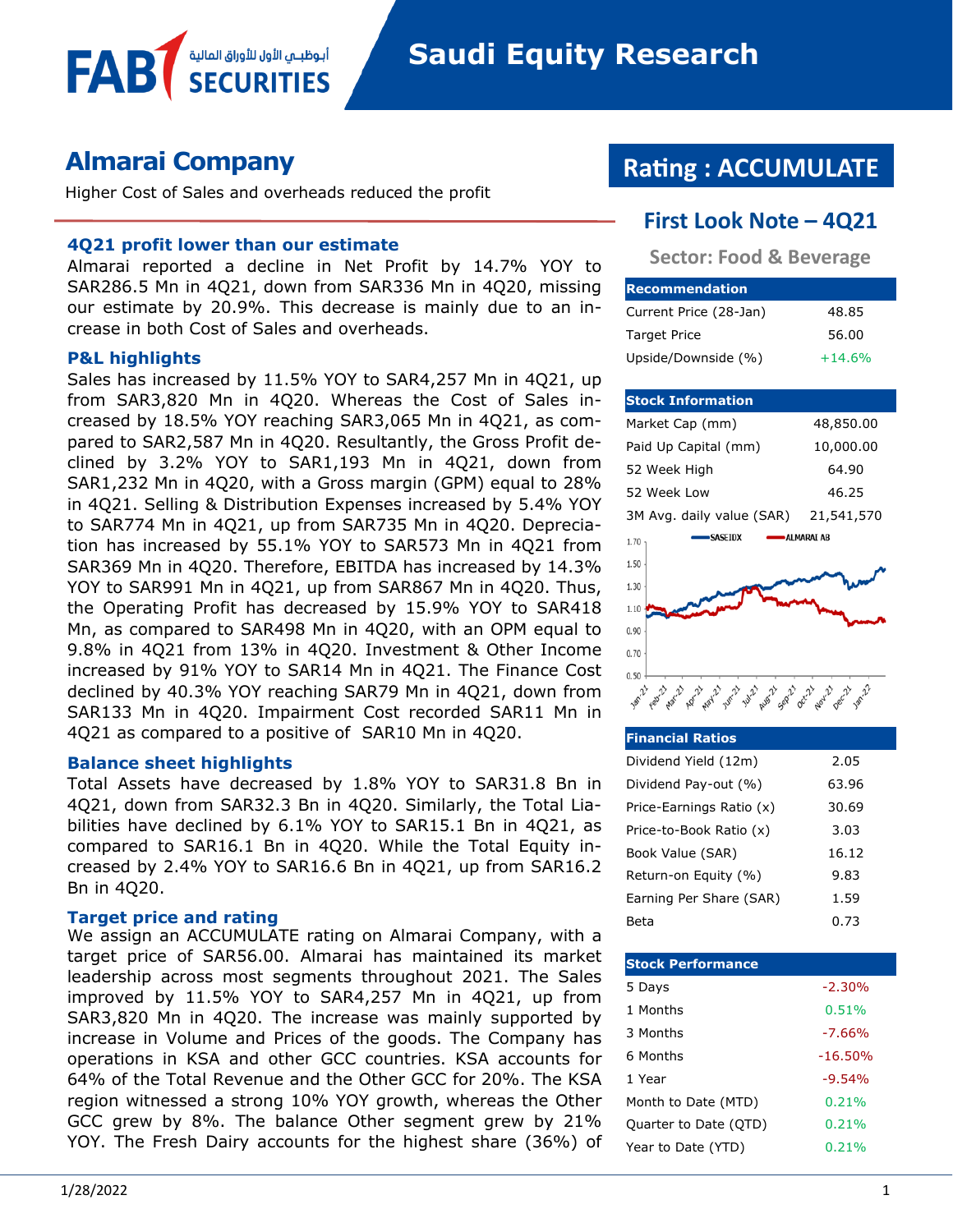# أبوظبــمي الأول للأوراق المالية **SECURITIES**

Total Revenue and grew by 12% YOY. The Bakery segment accounts for 22% of the Total Revenue and witnessed the highest growth of 22% YOY. The LLD segment grew by 12% YOY and comprises of 10% of the Total Revenue. Similarly, the Traditional Trade channel accounts for 52% of the Total Revenue and grew by 1% YOY in 4Q21. The Food service channel that comprises of 16% of the Total Revenue grew by 33% YOY in 4Q21. Lastly, the Other / Exports segment grew by 75% YOY in 4Q21. The Operating Profit declined by 15.9% YOY to SAR418 Mn in 4Q21, down from SAR498 Mn in 4Q20. It was mainly due to high feed and commodity costs. As a result, the Net Income contracted by 14.7% YOY to SAR287 Mn in 4Q21, down from SAR336 Mn in 4Q20. The NCI results for Egypt and Jordon positively impacted the results in 4Q21. The Company has maintained robust financial management with Working capital at SAR2.6 Bn in 2021, down from SAR3.2 Bn in 2020. The Capex has increased to SAR1.36 Bn in 2021, up from SAR969 Mn in 2020. As a result, the Free cash flow has improved to SAR3.1 Bn in 2021, up from SAR2.8 Bn in 2020. The Working capital as a % of Revenue declined to 16% in 2021, down from 21% in 2020. The Capital investment is on a declining trend but increased to 9% of Total Revenue in 2021, up from 6% in 2020. The Company plans to reduce Cash capex over the next 5 years. The Free cash flow stood at SAR3.1 Bn in 2021, mainly driven by strong Operating cash flow of SAR4.3 Bn and favorable Working capital changes. However, it was driven down by SAR1.8 Bn for Capex mainly due to PPE and Bio Assets. The Free cash flow as a % of Revenue is on a increasing trend and stands at 20% in 2021, up from 18% in 2020. The Net Debt to EBITDA stood at 2.6x in 2021, down from 2.7x in 2020. The EBITDA and EBIT margins have declined to 22% and 13%, respectively, mainly due to higher overheads. The Company has announced SAR1 Bn in cash dividends that are subject to AGM approval in 2021. The payout ratio has increased from 50% in 2020, to 60% in 2021. Therefore, we assign a ACCUMULATE rating on the stock.

#### **Almarai - Relative Valuation**

| (at CMP)       | 2017    | 2018 | 2019 | 2020 | 2021 |
|----------------|---------|------|------|------|------|
| PER $(x)$      | 22.9    | 24.7 | 26.7 | 24.2 | 30.7 |
| P/BV(x)        | 3.4     | 3.5  | 3.3  | 3.1  | 3.0  |
| Dividend yield | $1.5\%$ | 1.7% | 1.7% | 2.0% | 2.0% |

*FABs Estimate & Co Data*

| Almarai - P&L                      |          |          |          |          |           |           |           |          |              |          |
|------------------------------------|----------|----------|----------|----------|-----------|-----------|-----------|----------|--------------|----------|
| SAR mm                             | 4Q20     | 3Q21     | 4Q21     | 4Q21F    | Var.      | YOY Ch    | QOQ Ch    | 2020     | 2021         | Change   |
| <b>Sales</b>                       | 3,820    | 3,942    | 4,257    | 3,920    | 8.6%      | 11.5%     | 8.0%      | 15,357   | 15,850       | 3.2%     |
| Cost of Sales                      | $-2,587$ | $-2,666$ | $-3,065$ | $-2,735$ | 12.1%     | 18.5%     | 15.0%     | $-9,821$ | $-10,790$    | $9.9\%$  |
| <b>Gross profit</b>                | 1,232    | 1,276    | 1,193    | 1,185    | 0.7%      | -3.2%     | -6.5%     | 5,536    | 5,059        | $-8.6%$  |
| Selling & overhead expenses        | -735     | $-732$   | $-774$   | $-709$   | $9.2\%$   | 5.4%      | 5.8%      | $-2,910$ | $-2,947$     | 1.3%     |
| <b>EBITDA</b>                      | 1,406    | 1,071    | 991      | 1,019    | $-2.7%$   | 14.3%     | <b>NM</b> | 4,575    | 2,112        | $-53.8%$ |
| Depreciation & Amortization        | 909      | 527      | 573      | 543      | 5.5%      | 55.1%     | NΜ        | 1,950    | $\mathbf{0}$ | NM.      |
| <b>Operating profit</b>            | 498      | 544      | 418      | 476      | $-12.0%$  | $-15.9%$  | $-23.1%$  | 2,625    | 2,112        | $-19.5%$ |
| Investment & other income          | $-7$     | $-20$    | $-14$    | $-17$    | $-17.0\%$ | 91.0%     | $-28.7%$  | $-77$    | $-87$        | 12.3%    |
| Financial costs (net)              | $-133$   | -85      | $-79$    | -83      | $-4.4%$   | $-40.3%$  | $-6.2%$   | -496     | $-346$       | $-30.2%$ |
| Impairment                         | 10       | -6       | $-11$    | 11       | NΜ        | NΜ        | 74.5%     | -24      | $-12$        | $-51.6%$ |
| <b>Profit before zakat</b>         | 367      | 433      | 314      | 387      | $-18.8%$  | $-14.5%$  | $-27.6%$  | 2,028    | 1,668        | $-17.8%$ |
| Zakat                              | -34      | $-23$    | $-24$    | $-23$    | 7.0%      | $-29.1%$  | 6.4%      | -92      | -88          | $-4.2%$  |
| <b>Profit before N-C interests</b> | 333      | 411      | 290      | 364      | $-20.4%$  | $-13.0\%$ | -29.4%    | 1,936    | 1,579        | $-18.4%$ |
| Non-controlling interests          | 3        | $-2$     | $-3$     | $-2$     | 90.1%     | <b>NM</b> | 89.1%     | 49       | $-16$        | NΜ       |
| <b>Profit attributable</b>         | 336      | 409      | 287      | 362      | $-20.9%$  | $-14.7%$  | $-30.0%$  | 1,984    | 1,564        | $-21.2%$ |

*FABS estimate & Co Data*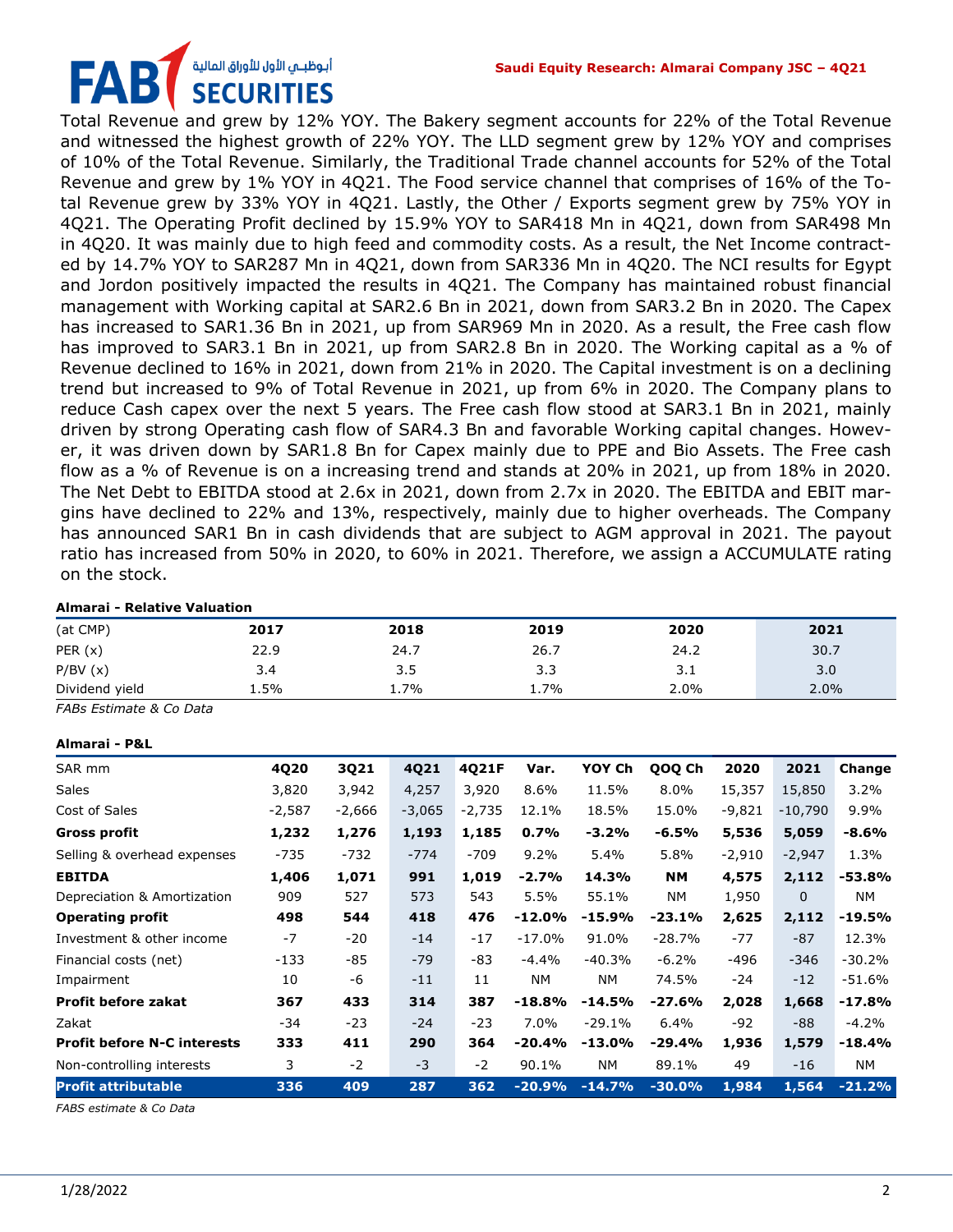

#### **Almarai - Margins**

| SAR mm           | 4020  | 3021  | 4021  | YOY Ch | 000 Ch | 2020  | 2021    | Change |
|------------------|-------|-------|-------|--------|--------|-------|---------|--------|
| Gross margin     | 32.3% | 32.4% | 28.0% | -425   | $-435$ | 36.0% | 31.9%   | $-413$ |
| Operating margin | 13.0% | 13.8% | 9.8%  | $-320$ | $-398$ | 17.1% | 13.3%   | $-377$ |
| Net margin       | 8.8%  | 10.4% | 6.7%  | $-206$ | $-365$ | 12.9% | $9.9\%$ | $-306$ |

*FABS estimate & Co Data*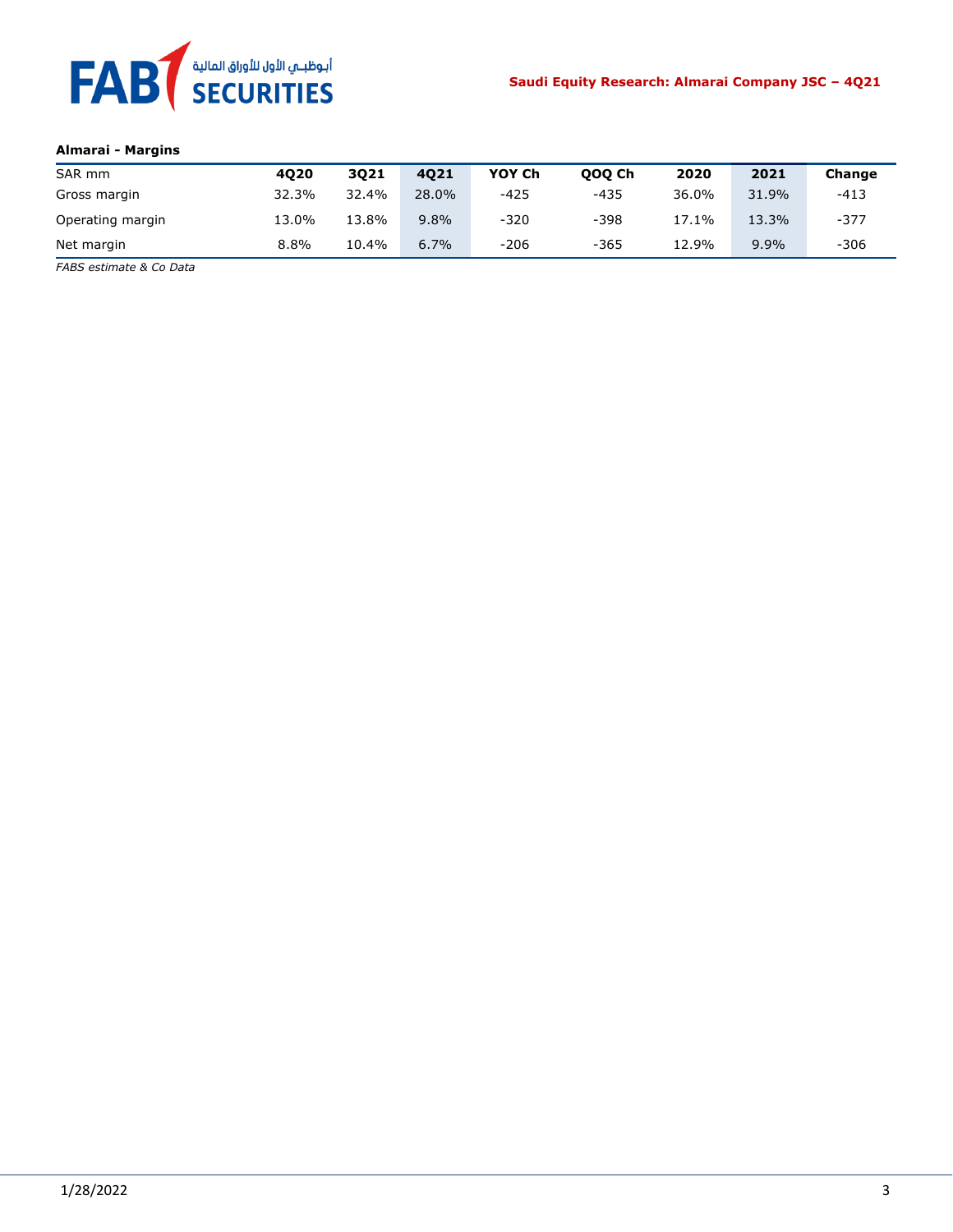

#### **Research Rating Methodology:**

| Rating            | Upside/Downside potential    |
|-------------------|------------------------------|
| <b>BUY</b>        | Higher than $+15%$           |
| <b>ACCUMULATE</b> | Between $+10\%$ to $+15\%$   |
| <b>HOLD</b>       | Lower than $+10\%$ to $-5\%$ |
| <b>REDUCE</b>     | Between -5% to -15%          |
| <b>SELL</b>       | Lower than -15%              |

#### **FAB Securities Contacts:**

## **Research Analysts** Ahmad Banihani +971-2-6161629 [ahmad.banihani@Bankfab.com](mailto:ahmad.banihani@Bankfab.com) **Sales & Execution** Abu Dhabi Head Office Trading Desk  $+971-2-6161700/1$  [Online Trading Link](http://www.nbad.com/countries/en-ae/Brokerage/WhatWeOffer/Pages/OnlineTrading.aspx) +971-2-6161777 Institutional Desk +971-4-4245765 Sales and Marketing +971-2-6161703

#### **DISCLAIMER**

This report has been prepared by FAB Securities (FABS), which is authorised by the UAE Securities and Commodities Authority, licensing registration number 604002, and is a member of the Abu Dhabi Securities Exchange and Dubai Financial Market. The information, opinions and materials contained in this report are provided for information purposes only and are not to be used, construed, or considered as an offer or the solicitation of an offer or recommendation to sell or to buy or to subscribe for any investment security or other financial instrument. The information, opinions and material in this report have been obtained and derived from publicly available information and other sources considered reliable without being independently verified for their accuracy or completeness. FABS gives no representation or warranty, express or implied, as to the accuracy and completeness of information and opinions expressed in this report. Opinions expressed are current as of the original publication date appearing on the report only and the information, including the opinions contained herein, are subject to change without notice. FABS is under no obligation to update this report. The investments referred to in this report might not be suitable for all recipients. Recipients should not base their investment decisions on this report and should make their own investigations, and obtain independent advice, as appropriate. Any loss or other consequences arising from the uses of material contained in this report shall be the sole and exclusive responsibility of the recipient and FABS accepts no liability for any such loss or consequence. The value of any investment could fall as well as rise and the investor may receive less than the original amount invested. Some investments mentioned in this report might not be liquid investments, which could be difficult to realise in cash. Some investments discussed in this report could be characterised by high level of volatility, which might result in loss. FABS owns the intellectual property rights and any other material contained in this report. No part of this report may be reproduced, utilised or modified in any form either in whole or in part or by any electronic, mechanical or other means, now known or hereafter invented, including photocopying and recording, or stored in any retrieval system without the prior consent of FABS in writing. While utmost care has been taken to ensure that the information provided is accurate and correct, neither FABS, nor its employees shall, in any way, be responsible for the contents. By accepting this document, the recipient agrees he/she has read the above disclaimer and to be bound by the foregoing limitations/ restrictions.